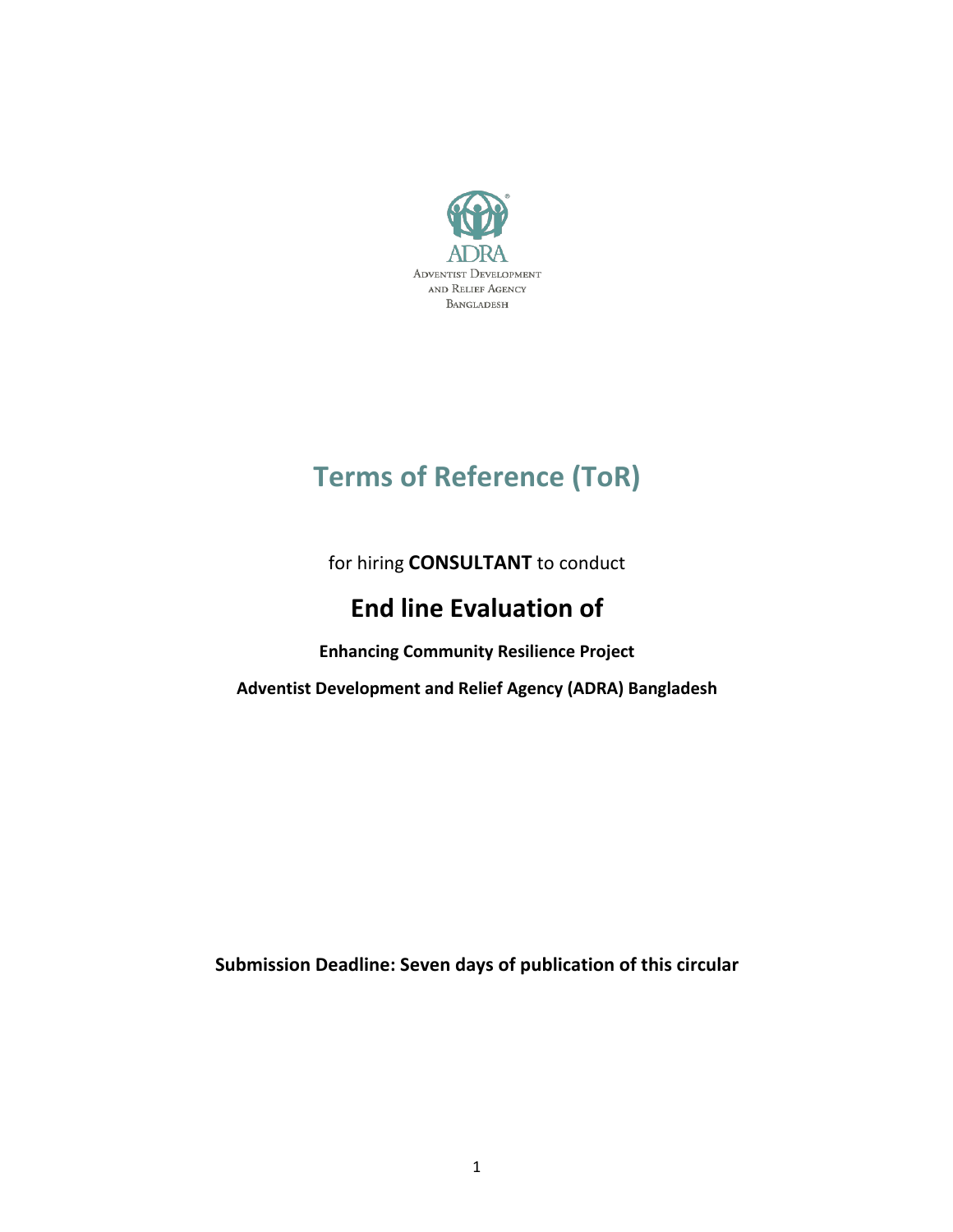#### 1. **Background of the Project:**

Bangladesh has perpetual flooding as it is under the sea level in many areas. ADRA started working with mitigation projects already in 2014 and has been working with several disaster risk reduction (DRR) during the past 3 years in areas that earlier were devastated by floods every year. The situation has worsened during the past years when it comes to bigger and more cyclones and that the rains begin earlier. ADRA Bangladesh administration took initiative for the proposed intervention in Enhancing Community Resilience Project (ECRP) dealing with capacity and structures of local people and their organizations and enhance, equip and empower them against day to day cyclone and related hazards and poverty therefrom. The planning for the proposed intervention was done in accordance with community need in the target area and project experience in neighboring union of the same sub-district and district. Working with the similar target community for more than three years now—under the ADRA Sweden and Swedish Mission Council (SMC) supported project.

The project has been implemented with the involvement of different actors in every intervention in the community. From the local community, to the NGOs, local and regional government, school/ education institutions, religious leaders, Disaster Managment Committees (DMCs) like Upazila Disaster Management Committee (UZDMC), Union Disaster Management Committee (UDMC) and Ward Disaster Management Committee (WDMC) of local government tiers, school management committees, donor agencies, comunity leaders, community based organisations, government departement of disaster management as well as staff members of the project, each has its own way of cooperation, involvement and support.

#### All these can be categorized by into the following sections.

- ADRA Sweden as a long time partner of ADRA Bangladesh will be supporting the ADRA Bangladesh office and will be monitoring the process of the work
- ADRA Bangladesh (Admin. and field staff) to be doing the implementation and follow up of the work being done
- Local leaders in the areas who know the realities of the situation and are the best to give advice will be partnering with ADRA in this work.
- Religious leaders (Hindu, Muslim and others) in the area who can support their people working together and build peace between groups are an important part for a successful implementation.
- Beneficiaries the ones to own and benefit from the implementation will be participating in, contributing work to and will be the ones owning the project. The aim is that their resilience will be increased.

#### 2. Rationale and purpose of the evaluation:

The Community Resilience Project (ECRP) has been implementing with support of Project Direct fund from July 1, 2017 for one year and has ended on June 30, 2018. The project location are four Wards (4, 5, 6 and 7) of Tildanga union in Dacope Upazila under Khulna district. Referring to the M and E plan and logical framework of the project, some basic study was conducted at its inception period where specific data were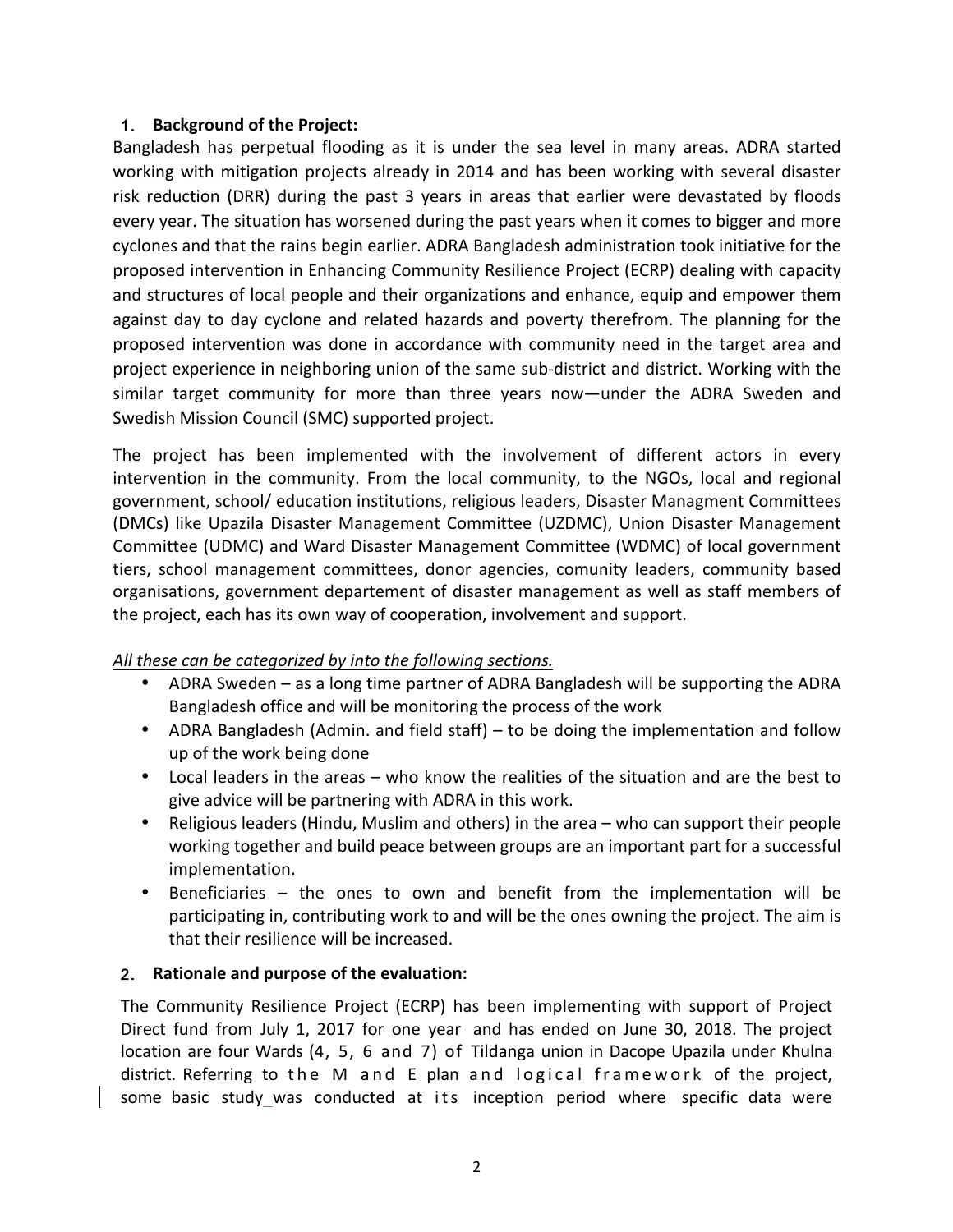collected against each indicator and now the end line evaluation will verify the progress against baseline information. The study will be commissioned to analyze and document project performance against key indicators set out in log frame.

#### 3. **Specific objectives and key issuesto cover in the evaluation:**

- To document the changes occurred in the targeted communities through project interventions
- To document achievements and strategies adopted against approved log frame and set indicators of the project as well as its relevance to the local context
- To document the capturing and reviewing the related experience for implementation of the project
- To document the constrains and lessons identified including best practices from project intervention
- To analyze and document added value of the project highlighting any unintended outcomes that benefits others
- Provide an opinion on the extent to which the results of the project are sustainable and provide recommendations, if appropriate, of how sustainability can be improved, or revision of approach is necessary towards further sustainability of the impact comparing the needs

In addition to the above analytical measures, the end of project review will provide an assessment of the following issues;

- **Gender Equality:** The extent to which the project has achieved gender equality and reduced the vulnerability of men and women separately.
- § **Analysis and Learning:** The extent to which the activity was based on sound technical analysis and continuous learning; to what extend the project has used opportunities for analysis and learning to improve the project.
- **Review of Financial Management procedures:** This should include review of –

a) budget spend against planned,

b) how the most recent audit recommendations were taken up and controlling systems,

c) and how Value for Money was achieved through effective procurement and contracting of the services.

#### 4. **Key questions of the evaluation:**

- What has been the overall impact of the project interventions on the target community?
- How far the community resilience has been enhanced?
- What is the level the community awareness has increased during the project period?
- How effective have the stakeholders and institutions become in terms of their role to enhance community resilience?
- What is the level of efficiency achieved in terms of the linkage developed between the community and the stakeholders?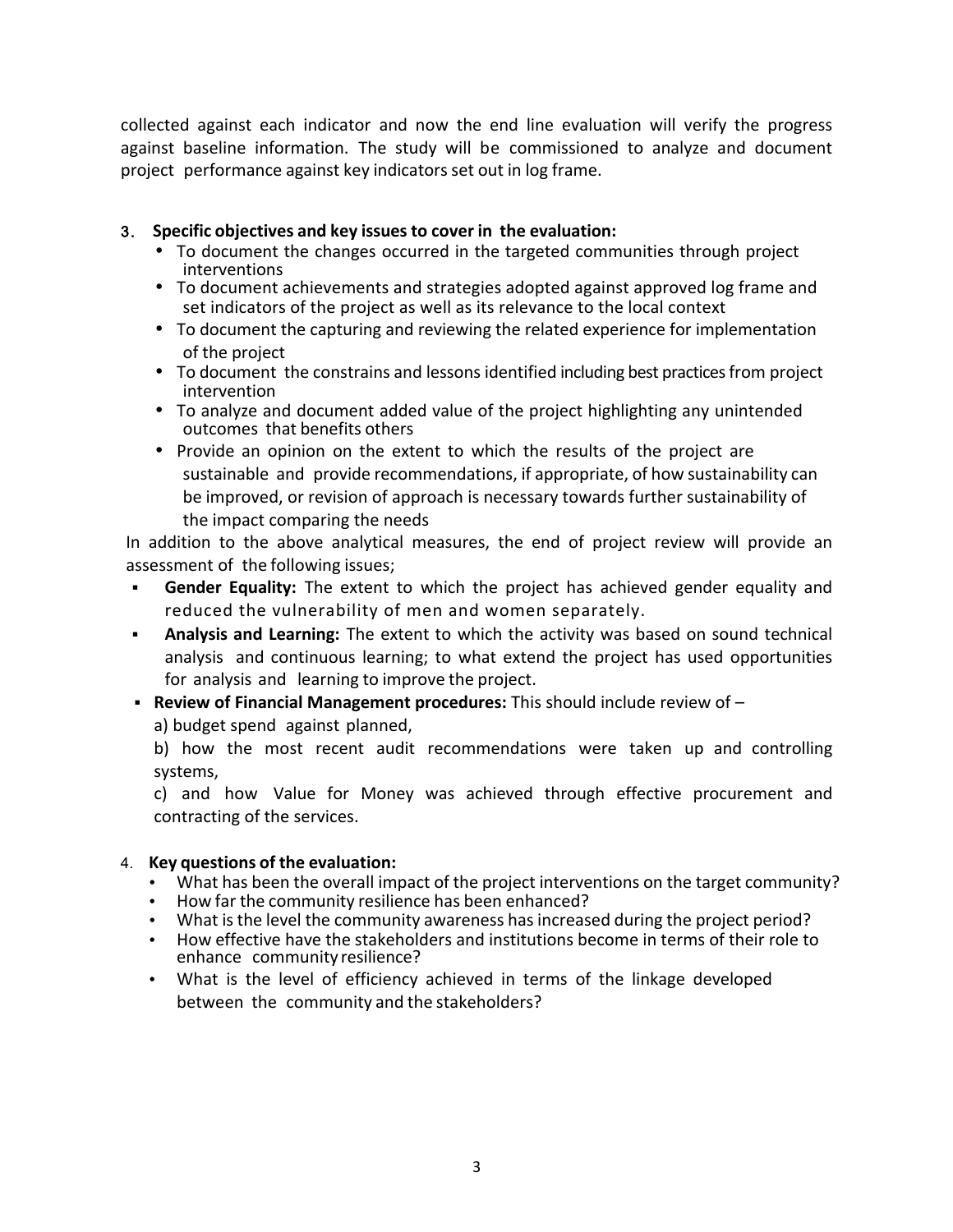#### 5. **Scope and approach of the evaluation:**

The evaluation will focus on the following project areas and the issues related to:

- Relevance, efficiency, impact, sustainability, timeliness of implementation etc.
- Changes against any assessment on the context and needs (baseline survey, or other reports)
- Quality of project activities in terms of target outcome and impact.
- Assess the relevance of the project concerning project plan

### 6. Methodology of the evaluation: The basic methodological requirements are that

the evaluation team will require developing detailed plan in consultation with ADRA Bangladesh during the review and before undertaking field visits. However, this assignment will require desk review of relevant project documents, household survey, periodical program reports, photograph, publications, visit project locations, interview with community groups and key project stakeholders e.g (UDMC, WDMC, youth volunteers, School Management Committee (SMC), UP body etc.), other online and offline data sources for gathering information related project achievements and results. The evaluation team will require few interviews with ADRA Bangladesh for compilation of information. During data analysis and report writing, the evaluation team will use both qualitative and quantitative data and expected to exercise triangulation of findings for making conclusive of findings.

#### 6. **Evaluation team:**

Qualifications and skills needed, plan for organizing the evaluation team

- Experience in leading similar review/evaluation of community resilience program with demonstrated skills in Bangladesh coastline perspective.
- Strong skills and expertise on participatory methods, disaster risk reduction and resilience, gender, and social development in rural context
- Strong analytical skills
- Excellent interpersonal communication skills
- Excellent English drafting and communication skills

#### *7.* **Schedule, logistics and deliverables**:

- An inception report including methodology, information collection plan, reporting outline and time table within five (05) days of commencing review work
- A draft evaluation report including key findings and recommendations for comments.
- The report must include an executive summary (covering the key issues and findings excluding annexes), main body with recommendations and progress against log-frame.
- ADRA Bangladesh will provide written comments and feedback on the draft report within 10 working days after submission of the draft report;
- Final report should be submitted within 5 days after receiving comments from ADRA Bangladesh
- Additionally, the consultant will submit English script of executive summary of the report (max. 3 pages) and deck of max. 15-20 slide in power point along with final report.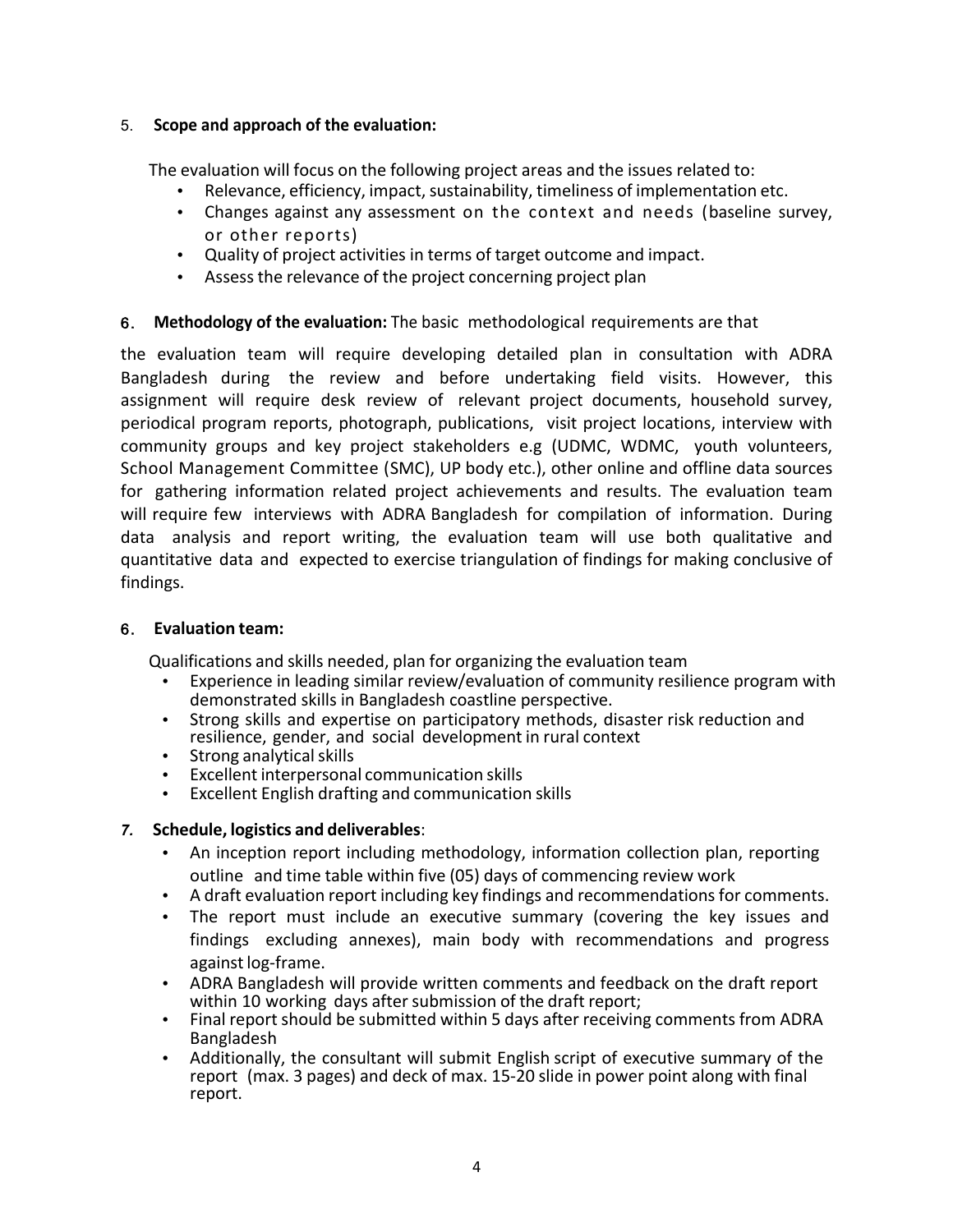# **Indicative Time Frame**

| <b>Activity</b>                                   | Time frame |
|---------------------------------------------------|------------|
| Initial meeting, document review and<br>$\bullet$ | 3 days     |
| Field visit to project locations<br>$\bullet$     | 8 days     |
| Drafting reports<br>$\bullet$                     | $10$ day   |
| Feedback incorporation and Reports<br>$\bullet$   | 3 days     |
| Total                                             | 24 days    |

#### 8. **Evaluation responsibilities and management arrangements:**

- The evaluation will take place in **July 2018**. The maximum number of working days is **24 days** including preparation, local travel, meetings, field visits, interviews, workshop and final report writing.
- The evaluation team/consultant will have full access to project reports and other documentation among which Project Proposal and log frame, different Reports, photos, case story, research documents and project budget, financial Audit reports and management response.
- The Consultant is expected to submit a technical and financial proposal for the work. All costs related to data collection, translation, and meetings will also be covered by consultant. Applications will be considered those are most relevant and apply within the mentioned time.
- The assignment location will be ADRA Bangladesh HQ-Mirpur and Project working area including field office of Dacope in Khulna district.
- The evaluation team will be fully reportable to Program Director with close cooperation with the Project Manager (Field) and MEAL Officer (ADRA Bd Headquarters).

#### 9. **Guideline of proposalsubmission:**

The proposal (duly signed) should comprise with the following sections and given page limit along with sample write up and copy of any similar work. Proposal will be accepted preferably in soft copy form (signed scanned copy) by mentioning subject line **"Consultancy for End-line evaluation of Enhancing Community Resilience Project"**.

| Topic                                                                                                                                                                                                        | <b>Maximum Page</b> |
|--------------------------------------------------------------------------------------------------------------------------------------------------------------------------------------------------------------|---------------------|
| <b>Technical Proposal</b>                                                                                                                                                                                    |                     |
| 1. Cover Page                                                                                                                                                                                                | 1 Page              |
| Table of Content                                                                                                                                                                                             | 1 Page              |
| 3. Reflection on the understanding of the assignment (Not just)                                                                                                                                              | 2 Pages             |
| copy and paste from the ToR content)                                                                                                                                                                         |                     |
| 4. Experience in leading similar review/evaluation of<br>community resilience projects/ program with demonstrated<br>skills on participatory methods, DRR, gender and Social<br>development in urban context | 2 pages             |
| 5. Proposed Methodology                                                                                                                                                                                      | 2 Pages             |
| Work Schedule<br>6.                                                                                                                                                                                          | 1 page              |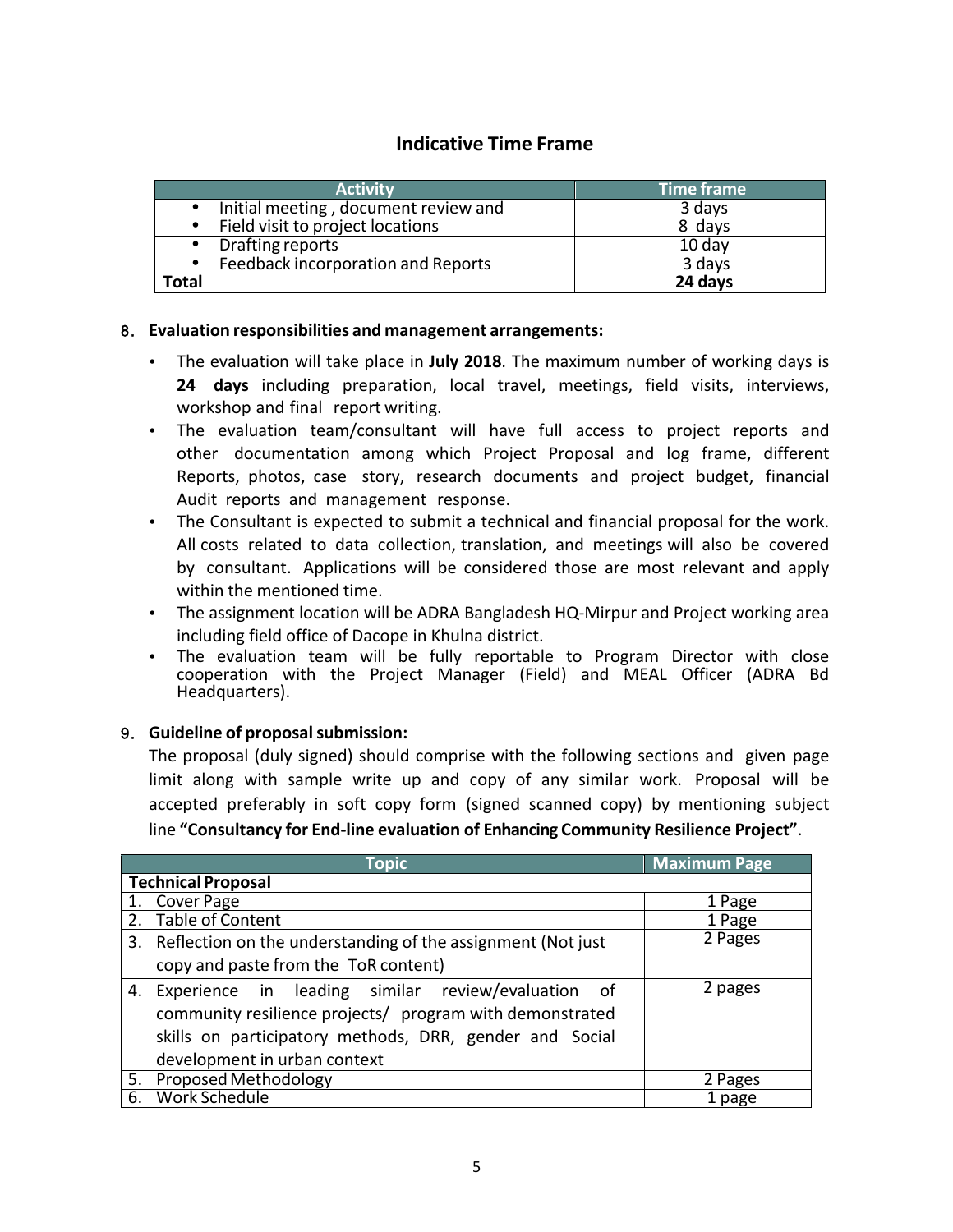| 7. Team composition along with its rationale/roles without CVs.<br>(CVs may be given as attached file) | 2 pages |  |
|--------------------------------------------------------------------------------------------------------|---------|--|
| 8. Any other relevant information (if required only)                                                   | 1 page  |  |
| <b>Financial Proposal</b>                                                                              |         |  |
| <b>Budget detailing out</b>                                                                            |         |  |
| 1. Consultancy days and fees (days should be mentioned for key<br>member of the team)                  | N/A     |  |
| 2. Travel and accommodation                                                                            | N/A     |  |
| 3. Any other expenditure (please mention nature of expenditure)                                        | N/A     |  |
| 4. 15% VAT and 10% Tax (please calculate the total budget with<br>VAT and Tax).                        | N/A     |  |
| 5. Total amount in BDT                                                                                 | N/A     |  |

#### 10. **Evaluation process and criteria:**

In response to the invitation, the consultant/consulting firm will have to submit a technical proposal as per the **'Terms of Reference'** and a financial proposal separately. The selection committee will evaluate both the technical and financial proposal of the consultants/firms based on set out evaluation criteria. The total scoring points for both the evaluations will be 100 while technical evaluation on 80 points and financial proposal on 20 points.

A cumulative weighted-scoring method will be applied to evaluate the firm. The award of the contract will be made to the consultant/consulting firm whose offer has been evaluated and determined as: Responsive/compliant/acceptable with reference to this ToR.

#### **Disclaimer**

ADRA Bangladesh reserves the right to accept or reject any or all proposals/application without assigning any reason what so ever.

| <b>Criteria</b>                                              | Weight |
|--------------------------------------------------------------|--------|
| <b>Technical</b>                                             | 80     |
| 1. Expertise of the firm/organization                        |        |
| Understanding of the ToR                                     | 10     |
| Experience in conducting large-scale relevant studies        | 10     |
| 2. Methodology                                               |        |
| Appropriateness of methodology in response of the indicators | 15     |
| <b>Quality assurance</b>                                     | 10     |
| Data Management<br>٠                                         | 10     |
| 3. Management structure and qualifications of key personnel  |        |
| Team composition                                             | 10     |
| Experience analyzing large datasets                          | 15     |
| <b>Financial</b>                                             | 20     |
| <b>Total</b>                                                 | 100    |

## **Evaluation Criteria**